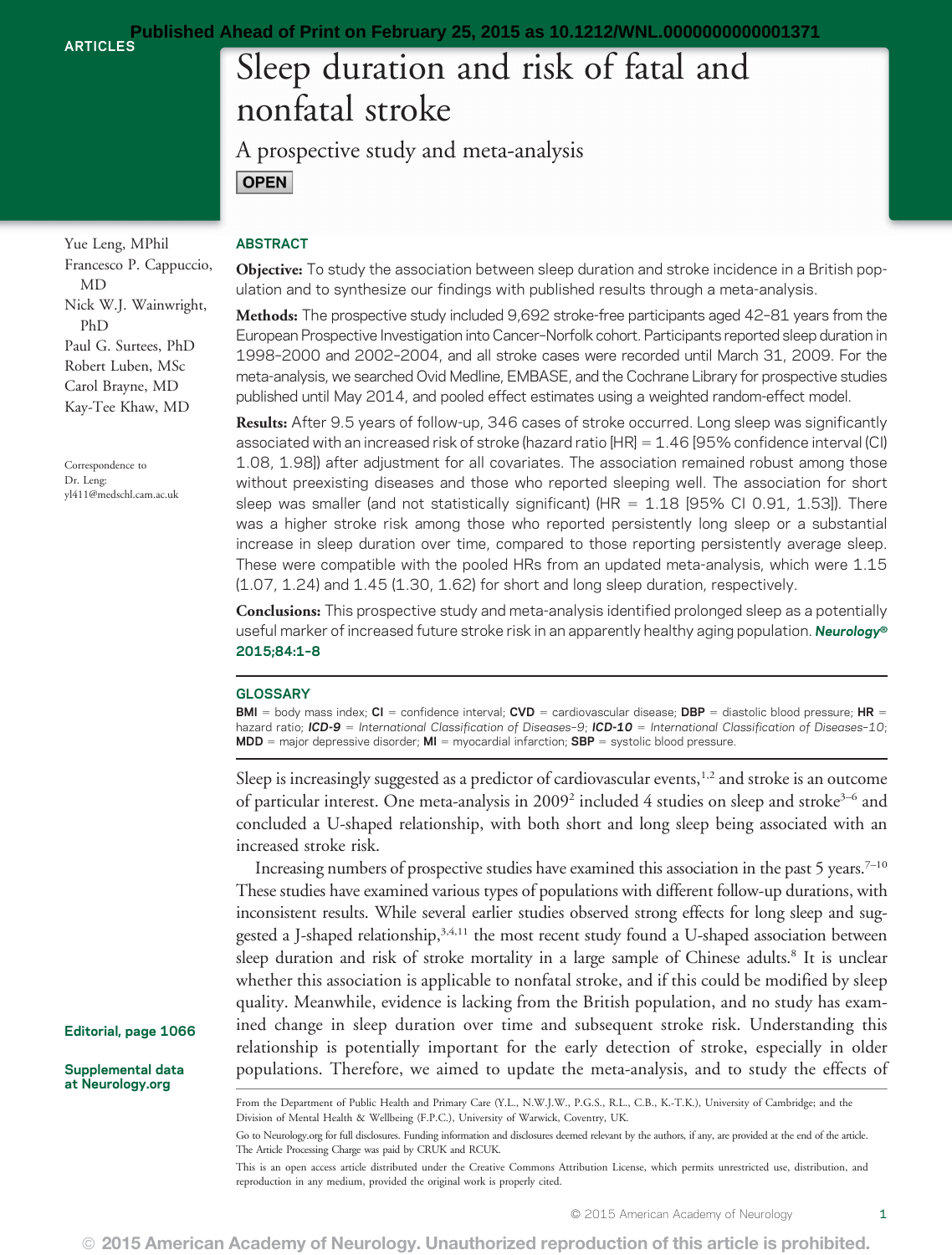sleep duration and change in sleep duration on stroke incidence in a middle- to older-aged British population. We evaluated both fatal and nonfatal stroke and explored whether the associations varied by follow-up length, stroke subtypes, and sleep quality.

METHODS Study population. The study population was drawn from the European Prospective Investigation of Cancer– Norfolk cohort study. Details about study design have been described previously.12 Briefly, we recruited 25,639 men and women aged 40–79 years using general practice age–sex registers from Norfolk, UK, during 1993–1997, and followed them up for health outcomes. As part of the follow-up, participants were sent questionnaires for completion.

Standard protocol approvals, registrations, and patient consents. The Norwich District Ethics Committee approved the study and all participants gave signed informed consent.

Measures of sleep. During 1998–2000, 16,643 people answered the following question: "On average, how many hours do you sleep in a 24-hour period?" with 6 response options:  $\leq 4$ , 4–6, 6–8, 8–10, 10–12, and  $>12$ . This question was repeated during 2002–2004.

In addition, participants were asked "Do you generally sleep well?" with response alternatives "yes" and "no."

Ascertainment of stroke cases. At baseline, we excluded participants with self-reported history of doctor-diagnosed stroke or those whose date of stroke onset was before the date of sleep report. All stroke cases to March 31, 2009, were taken as the first occurrence of either hospital admission or death due to stroke. We defined nonfatal stroke as hospital admission due to stroke that did not lead to death (in the same month), and recorded information through linkage with the National Health Services district database. We obtained information on fatal stroke through linkage with the UK Office of National Statistics. Stroke cases were classified according to ICD-9 as codes 430-438 (hemorrhagic stroke 430-432; cerebral infarction 433-435; stroke unspecified or other 436-438) or according to ICD-10 as codes I60-I69 (hemorrhagic stroke I60-I62; ischemic stroke I63, I65, and I66; stroke unspecified or other I64 and I67-I69).

Covariates. We chose all covariates a priori based on literature and relevance to sleep and stroke. Those reported from questionnaires included age, sex, social class (professionals, managerial, and technical occupations, skilled workers subdivided into nonmanual and manual, partly skilled workers, and unskilled manual workers), education (no qualifications, educated to age 16, educated to age 18, and educated to degree level), marital status (single, married, widowed, separated, and divorced), smoking (current, former, and nonsmokers), alcohol intake (units of alcohol per week), family history of stroke, hypnotic drug use, physical activity (inactive, moderately inactive, moderately active, active), major depressive disorder (MDD) in the previous year, preexisting myocardial infarction (MI) and diabetes, and use of antihypertension drugs.

Other objectively measured confounders included body mass index (BMI; weight in kilograms divided by height in meters squared); systolic blood pressure (SBP) and diastolic blood pressure (DBP), both in mm Hg, based on the mean of 2 readings taken by trained nurses; and serum cholesterol level estimated from nonfasting blood samples taken by venepuncture, using colorimetry (RA 1000, Bayer Diagnostics, Basingstoke, UK).

Statistical analysis. We defined the response categories for sleep duration as short ( $<$ 6 hours), average (6–8 hours), and long ( $>$ 8 hours) due to the low frequency of extreme sleep durations. First, we compared baseline characteristics of the participants by sleep duration using  $\chi^2$  test. Cox proportional hazard models were fitted to obtain hazard ratios (HR), with average sleep being the reference group. We constructed models with progressive adjustment of the covariates to show the associations explained by the covariates and performed the analysis in those with complete data on all covariates (A) adjusted for age and sex; (B) further adjusted for social class, education, marital status, smoking, alcohol intake, hypnotic drug use, and family history of stroke; and (C) further adjusted for BMI, physical activity, MDD, SBP, DBP, preexisting MI and diabetes, serum cholesterol level, and hypertension drug use. We repeated these analyses for fatal and nonfatal stroke, and presented the results by sex.

Change in sleep duration from 1998–2000 to 2002–2004 was modeled through combinations of the 3 duration categories during each time period, giving 9 subcategories. The association between change in sleep duration and overall incidence risk of stroke was examined using model C, with "constantly average" being the reference group, and was conducted in the whole sample to retain power. Finally, we performed subgroup analysis according to follow-up length, sleep quality, preexisting diseases, stroke subtypes, and other potential effect modifiers using model B. Analyses were implemented in STATA, version 12.0 (StataCorp LP, College Station, TX).

Meta-analysis of prospective studies on the association between sleep duration and stroke incidence. We conducted an updated systematic review and meta-analysis using methods described in detail elsewhere.2 We searched longitudinal population studies (published up to May 2014) reporting the association between sleep duration and fatal and nonfatal stroke (appendix e-1 on the Neurology® Web site at [Neurology.org\)](http://www.neurology.org/), with the following restrictions: original article, prospective cohort design, and adult population. Studies with no complete information presented for stroke events were contacted, and were excluded if no additional estimates could be obtained. Data were extracted independently by 2 investigators (Y.L. and F.P.C.). Short sleep was defined as  $\leq$  5–6 hours and long sleep as  $\geq$ 8–9 hours. When multiple multivariate models were fitted, we extracted the estimates that were least likely to have been confounded (models with most covariates). Effect estimates were pooled using a weighted random-effect model. We tested for heterogeneity among studies,<sup>13</sup> publication bias by funnel plot asymmetry and Egger test,<sup>14</sup> and carried out sensitivity analyses.<sup>2</sup> All analyses were performed using Review Manager software (v5) (Copenhagen, 2011). We evaluated the quality of studies,<sup>15</sup> and the study adheres to the PRISMA Statement guidelines for nonrandomized studies.16

RESULTS After excluding participants with selfreported preexisting stroke  $(n = 438)$  and those whose date of stroke onset was before the date of sleep report ( $n = 623$ ), the final study sample included 9,692 participants who had complete data on all covariates.

At baseline, the participants were aged from 42 to 81 years (mean 61.6). A total of 6,684 (69%) of the participants reported sleeping for 6–8 hours per day, while 10% reported sleeping for  $>8$  hours. Table 1 shows baseline characteristics by sleep duration.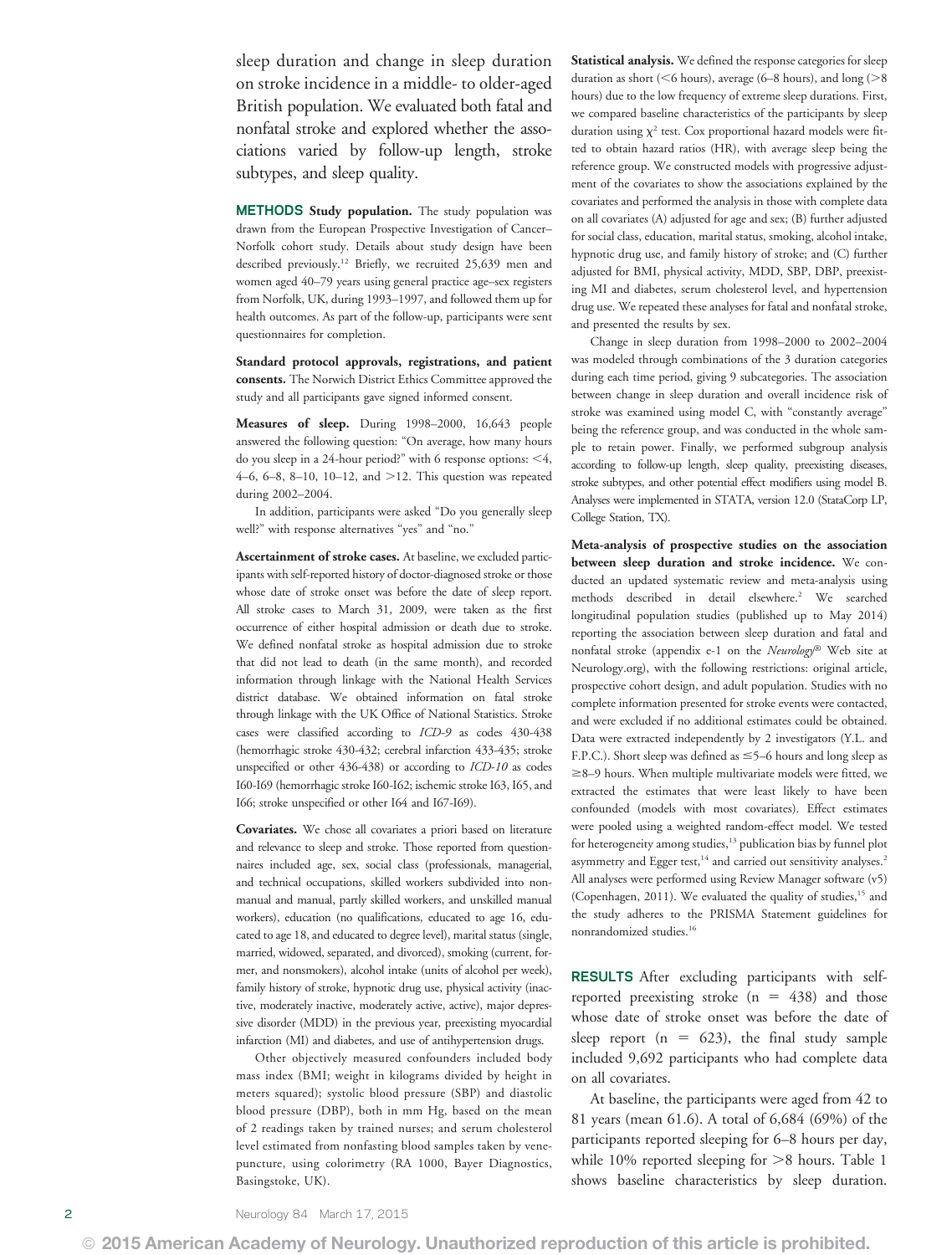| Cancer-Norfolk study, 1998-2000                       |                 |                             |                                                                        |            |
|-------------------------------------------------------|-----------------|-----------------------------|------------------------------------------------------------------------|------------|
|                                                       | Total.<br>n (%) |                             | <6 h (n = 2,022), n (%) 6-8 h (n = 6,684), n (%) >8 h (n = 986), n (%) |            |
| Age, y                                                |                 |                             |                                                                        |            |
| 42-52                                                 | 1,819           | $333(16.5)^a$               | 1,324 (19.8)                                                           | 162 (16.4) |
| $52 - 62$                                             | 3,384           | 702 (34.7)                  | 2,374 (35.5)                                                           | 308 (31.2) |
| 62-72                                                 | 3,140           | 634 (31.4)                  | 2,158 (32.3)                                                           | 348 (35.3) |
| 72-82                                                 | 1,349           | 353 (17.5)                  | 828 (12.4)                                                             | 168 (17.0) |
| Male sex                                              | 4,444           | 807 (39.9) <sup>a</sup>     | 3,204 (47.9)                                                           | 433 (43.9) |
| Nonmanual social class                                | 6,359           | $1,267$ (62.7) <sup>b</sup> | 4,448 (66.5)                                                           | 644 (65.3) |
| A-level and higher education                          | 5,733           | $1,086$ (53.7) <sup>a</sup> | 4,060 (60.7)                                                           | 587 (59.5) |
| Married                                               | 8,012           | $1,559(77.1)^a$             | 5,617 (84.0)                                                           | 836 (84.8) |
| Current or former smoker                              | 4,983           | 1,047(51.8)                 | 3,423(51.2)                                                            | 513 (52.0) |
| Alcohol intake ≥8 units/wk <sup>c</sup>               | 4,655           | 924 (45.7)                  | 3,248 (48.6)                                                           | 483 (49.0) |
| <b>Hypnotics use</b>                                  | 145             | 80 (4.0) <sup>a</sup>       | 59 (0.9)                                                               | 6(0.6)     |
| Family history of stroke                              | 7,291           | 501 (24.8)                  | 1,655 (24.8)                                                           | 245 (24.8) |
| BMI $>26.5^{\circ}$                                   | 4,757           | 1,028 (50.8)                | 3,228 (48.3)                                                           | 501 (50.8) |
| Physical activity                                     |                 |                             |                                                                        |            |
| Inactive                                              | 2,383           | 570 (28.2) <sup>a</sup>     | 1,548 (23.2)                                                           | 265 (26.9) |
| <b>Moderately inactive</b>                            | 2,912           | 578 (28.6)                  | 2,048 (30.6)                                                           | 286 (29.0) |
| <b>Moderately active</b>                              | 2,429           | 484 (23.9)                  | 1,715 (25.7)                                                           | 230 (23.3) |
| Active                                                | 1,968           | 390 (19.3)                  | 1,373 (20.5)                                                           | 205 (20.8) |
| Major depressive disorder                             | 441             | $138(6.8)^a$                | 248 (3.7)                                                              | 55 (5.6)   |
| Hypertension drug use                                 | 2,039           | 493 (24.4) <sup>a</sup>     | 1,323 (19.8)                                                           | 223 (22.6) |
| Systolic blood pressure $\geq$ 137 mm Hg <sup>c</sup> | 4,842           | 1,019 (50.4)                | 3,301 (49.4)                                                           | 522 (52.9) |
| Cholesterol level ≥5.9 mmol/L <sup>c</sup>            | 4,650           | 974 (48.2)                  | 3,192 (47.8)                                                           | 484 (49.1) |
| Self-reported diabetes                                | 254             | 49 (2.4)                    | 177(2.6)                                                               | 28 (2.8)   |
| Self-reported heart attack                            | 293             | 70 (3.5)                    | 185 (2.8)                                                              | 38 (3.9)   |
|                                                       |                 |                             |                                                                        |            |

Abbreviation:  $BMI = body$  mass index.

 $a$   $p$  < 0.005.

 $^{\rm b}p <$  0.01.

<sup>c</sup> Cutoff by median.

Participants with  $<6$  hours or  $>8$  hours of sleep were older, more likely to be women, less active, to have MDD, and to be taking antihypertensive drugs. No significant association was found between sleep duration and BMI, SBP, or preexisting diabetes or MI.

A total of 346 participants had at least one incident fatal or nonfatal stroke during a mean of 9.5 years of follow-up. There were 67 fatal stroke and 300 hospital admissions, with 21 participants being admitted to hospital before subsequent death. Univariate analysis suggested that those who reported  $\leq 6$  hours and  $\geq 8$ hours of sleep had 32% and 71% increased risk of having a stroke incident, respectively. Table 2 summarizes the adjusted HRs associated with short and long sleep. After adjustment for age and sex, short and long sleep were associated with 19% and 45% increase in

( $\phi$  for interaction = 0.01). The association for short sleep was strong among younger people ( $HR = 1.87$ [0.97, 3.60]) and the association for long sleep was only significant among those aged 63 years and older (HR = 1.50 [1.09, 2.05]) ( $\phi$  for interaction = 0.98). The association was stronger between short sleep and ischemic stroke and between long sleep and hemorrhagic stroke.

Systematic review and meta-analysis. Eleven studies $3-8,10,11,17-19$  identified from the search along with the current study were included (table e-3) in the meta-analysis. Six studies reported outcomes separately for men and women, and were entered as separate cohorts. The final analysis included 559,252 participants from 7 countries. All studies measured sleep duration by questionnaire, and 6 only reported

Table 1 Baseline characteristics by sleep duration in the European Prospective Investigation of

the risk of stroke, respectively. These estimates were hardly changed after further adjustment for potential confounders. The association was stronger for women, although a formal test for sex difference was not statistically significant  $(p = 0.24)$ . When we examined stroke outcomes separately, the association was more pronounced for fatal stroke (table e-1).

Table 3 shows the association between change in sleep duration and stroke risk. The risk doubled for those reporting persistently long sleep, compared to those with persistently average sleep duration. This risk was even greater for those whose reported sleep increased from short to long over the 4 years (HR  $= 3.75$  [95% confidence interval (CI), 1.17, 12.05]). Finally, subgroup analysis (table e-2) suggested that the association remained among those without preexisting diseases, did not attenuate by increasing length of follow-up, and was more pronounced for those who reported sleeping well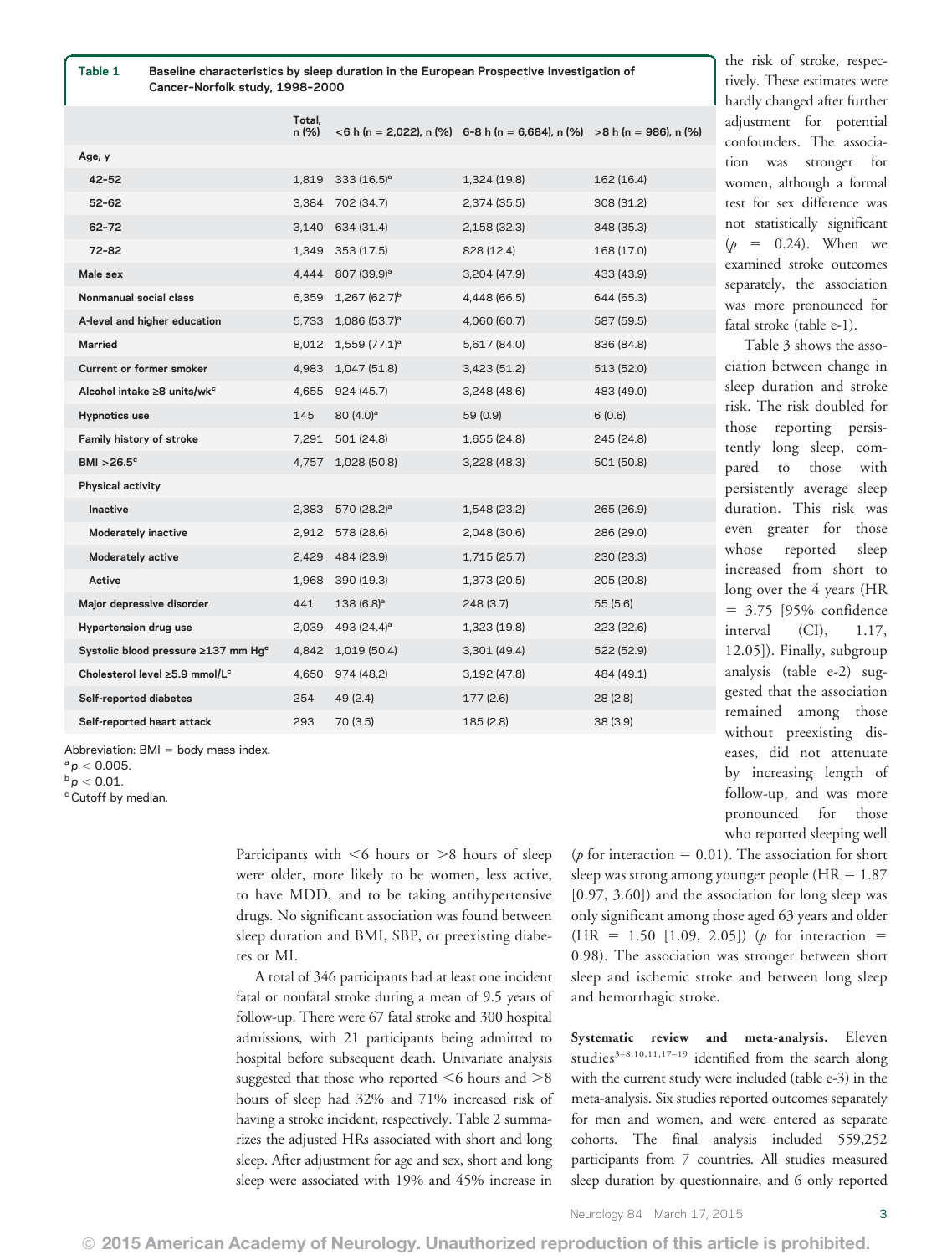Table 2 Hazard ratios (95% confidence intervals) of sleep duration for stroke incidence, 1998–2009

|                       |                 | < 6 h     |              |                 | >8 h      |              |                        |
|-----------------------|-----------------|-----------|--------------|-----------------|-----------|--------------|------------------------|
|                       | No. of patients | <b>HR</b> | 95% CI       | 6-8 h, referent | <b>HR</b> | 95% CI       | Overall p <sup>a</sup> |
| All ( $n = 9,692$ )   | 346             |           |              |                 |           |              |                        |
| Model 1 <sup>b</sup>  |                 | 1.19      | (0.92, 1.53) | 1.00            | 1.45      | (1.07, 1.97) | 0.05                   |
| Model 2 <sup>c</sup>  |                 | 1.16      | (0.90, 1.51) | 1.00            | 1.45      | (1.07, 1.97) | 0.05                   |
| Model 3 <sup>d</sup>  |                 | 1.18      | (0.91, 1.53) | 1.00            | 1.46      | (1.08, 1.98) | 0.05                   |
| Men ( $n = 4,444$ )   | 198             |           |              |                 |           |              |                        |
| Model 1 <sup>b</sup>  |                 | 1.14      | (0.80, 1.63) | 1.00            | 1.24      | (0.82, 1.87) | 0.52                   |
| Model 2 <sup>c</sup>  |                 | 1.07      | (0.74, 1.54) | 1.00            | 1.24      | (0.82, 1.87) | 0.59                   |
| Model 3 <sup>d</sup>  |                 | 1.08      | (0.75, 1.57) | 1.00            | 1.21      | (0.80, 1.82) | 0.67                   |
| Women ( $n = 5,248$ ) | 148             |           |              |                 |           |              |                        |
| Model 1 <sup>b</sup>  |                 | 1.24      | (0.86, 1.79) | 1.00            | 1.83      | (1.16, 2.89) | 0.04                   |
| Model 2 <sup>c</sup>  |                 | 1.26      | (0.86, 1.84) | 1.00            | 1.78      | (1.12, 2.82) | 0.05                   |
| Model 3 <sup>d</sup>  |                 | 1.25      | (0.86, 1.83) | 1.00            | 1.80      | (1.13, 2.85) | 0.05                   |

Abbreviations:  $CI = confidence$  interval;  $HR = hazard$  ratio.

a Tested by likelihood ratio test.

**b** Adjusted for age and sex.

<sup>c</sup> Adjusted for age, sex, social class, education, marital status, smoking, alcohol intake, hypnotic drug use, and family history of stroke.

<sup>d</sup> Adjusted for age, sex, social class, education, marital status, smoking, alcohol intake, hypnotic drug use, family history of stroke, body mass index, physical activity, depression, hypnotic drug use, systolic blood pressure, diastolic blood pressure, preexisting diabetes and myocardial infarction, cholesterol level, and hypertension drug use

> fatal stroke events. Over a follow-up of 7.5–35 years, a total of 11,695 stroke events were reported. The figure shows the pooled effects for short (A) and long (B) sleep, respectively. The addition of the current study did not alter the overall estimates of effect for both short and long sleep. For short sleep, the pooled relative risk (RR) was 1.15 (95% CI, 1.07, 1.24;  $p = 0.0002$ ), with no evidence of heterogeneity. For

long sleep, the pooled RR was 1.45 (1.30, 1.62), with significant between-study heterogeneity ( $I^2 = 54\%$ ;  $p = 0.003$ . After repeating the meta-analysis excluding the study by Westerlund et al.,7 the heterogeneity disappeared (RR, 1.53; 95% CI, 1.42, 1.65;  $p < 0.00001$ ;  $P = 0\%$ ).

DISCUSSION In this middle-to older-aged British

|                             |                                 |                                                                              |                       |               | J-shaped<br>relationship                                     |
|-----------------------------|---------------------------------|------------------------------------------------------------------------------|-----------------------|---------------|--------------------------------------------------------------|
| Table 3                     |                                 | Change in sleep duration over 2 measurements and stroke incidence, 1998-2009 |                       |               | daily<br>sleep<br>between                                    |
| Sleep duration <sup>a</sup> |                                 |                                                                              | Stroke incidence risk |               | duration<br>9.5-year<br>and<br>stroke risk.<br>Those with    |
| 1998-2000                   | 2002-2004                       | No. of patients                                                              | <b>HR</b>             | 95% CI        | short sleep had an 18%                                       |
| Average                     | Average                         | 6,646                                                                        | 1.00                  | Referent      | increased stroke risk (not<br>significant),<br>statistically |
| Short                       | Average                         | 905                                                                          | 1.30                  | (0.74, 2.18)  | while<br>long<br>sleep<br>was                                |
| Long                        | Average                         | 608                                                                          | 1.33                  | (0.74, 2.38)  | associated with<br>46%<br>a.                                 |
| Short                       | Short                           | 1,759                                                                        | 1.11                  | (0.71, 1.73)  | increase in stroke risk after                                |
| Average                     | Short                           | 1,161                                                                        | 1.12                  | (0.66, 1.88)  | adjustment<br>for                                            |
| Long                        | Short                           | 45                                                                           | 1.36                  | (0.18, 9.91)  | conventional cardiovascular                                  |
| Average                     | Long                            | 825                                                                          | 1.53                  | (0.96, 2.44)  | disease (CVD) risk factors<br>and comorbidities. Those       |
| Long                        | Long                            | 648                                                                          | 2.01 <sup>b</sup>     | (1.26, 3.23)  | who reported persistently                                    |
| Short                       | Long                            | 52                                                                           | 3.75 <sup>c</sup>     | (1.17, 12.05) | long sleep and those who                                     |
|                             | <b>State Street</b><br>$\cdots$ |                                                                              |                       |               | cubetantially<br>reported                                    |

Abbreviations:  $Cl =$  confidence interval: HR = hazard ratio.

<sup>a</sup> Short: <6 hours; average: 6-8 hours; long: >8 hours.

 $^{\rm b}p <$  0.01.

 $c$   $\circ$  0.05 adjusted for age, sex, social class, education, marital status, smoking, alcohol intake, hypnotic drug use, family history of stroke, body mass index, physical activity, depression, hypnotic drug use, systolic blood pressure, diastolic blood pressure, preexisting diabetes and myocardial infarction, cholesterol level, and hypertension drug use.

ased stroke risk (not tically significant), long sleep was iated with a 46% ase in stroke risk after atment for entional cardiovascular se (CVD) risk factors comorbidities. Those reported persistently sleep and those who reported substantially increased sleep had at least double the stroke risk compared to those with persistently average sleep

population, we observed a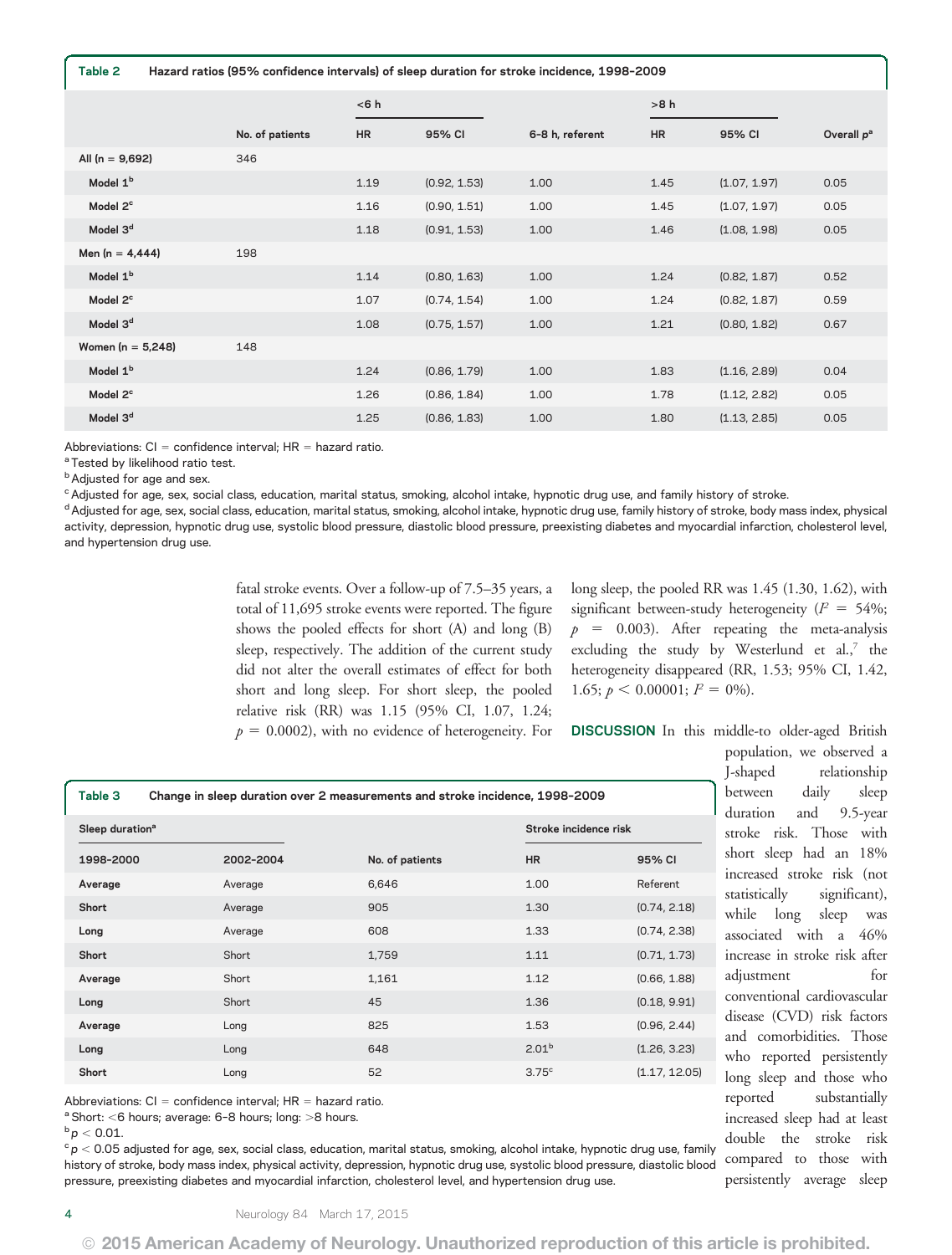duration. Our findings are compatible with an updated meta-analysis, which suggested a pooled RR of 1.15 (1.07, 1.24) and 1.45 (1.30, 1.62) for short and long sleep, respectively.

This study benefits from the prospective design, particularly the ability to examine the longitudinal change in sleep duration. Both fatal and nonfatal stroke events were examined, and sex-specific estimates were provided. The study also explored whether the association differed by comorbidities, general sleep quality, and stroke subtypes, which helps to provide more insights into potential mechanisms. The meta-analysis including over 8,000 stroke cases, substantially greater than that included in previous work,<sup>2</sup> provides external validity to our findings. There are several limitations. First, this study included 9,692 stroke-free participants who were younger and had higher social class and educational level compared to the baseline population, but the external validity is supported by the agreement with the meta-analysis. As with previous studies, sleep duration was reported via a single question, which might reflect perception of sleep rather than biological sleep. It should be noted that one's perception of sleep could be influenced by poor cognitive function or physical health.20,21 This is potentially problematic for older adults and for those with preclinical minor stroke, whose perception of sleep might be impaired due to cognitive factors. However, examination of change in sleep duration was in line with results on a single measure of sleep at baseline. From a practical standpoint, evaluation of sleep durations using selfreported data are more feasible in primary care settings. Although a range of potential confounders were included in the analysis, we could not rule out the possibility of residual confounding. For example, the effects of unmeasured health or sleep problems (e.g., obstructive sleep apnea or snoring) cannot be overlooked, particularly on the association for long sleep. We evaluated general sleep quality by asking if one generally sleeps well. This is a relatively crude measure, and we were unable to differentiate between short sleep due to poor sleep quality or time constraints and natural short sleepers. However, our observation on the interaction between perception of sleep duration and general sleep quality provides interesting insights to the problem and stresses the need for further studies. Finally, failure to reach statistical significance in the short sleep group may reflect low statistical power due to the small number of events. In order to retain power, we have defined short sleepers as those who reported sleeping less than 6 hours, and might have failed to detect the association for extremely short sleepers as reported by previous studies.22,23 While the association for short sleep

could have been underestimated, the point estimate was compatible with that of the meta-analysis.

In accordance with previous studies, 3,4,6,8,11 we found a robust association between long sleep and increased stroke risk. The Women's Health Initiative study has shown similar results on the risk of ischemic stroke among postmenopausal women.<sup>4</sup> We extended the analysis to all stroke events in both sexes, and suggested a stronger association among women. The Singapore Chinese Health Study<sup>8</sup> found both short and long sleep to be associated with mortality from ischemic or unspecified stroke, while our study suggested an association between short sleep and risk of ischemic stroke, and between long sleep and hemorrhagic stroke. It is unclear why different sleep lengths might be associated with different stroke subtypes. Notably, the numbers in each subtypes of stroke were relatively small, and larger studies are required to replicate our findings and help to inform mechanisms.

A few studies on middle-aged participants have reported either no association between sleep duration and stroke risk<sup>7,17</sup> or association only for short sleep.<sup>10</sup> A recent study suggested an increased risk of stroke associated with insomnia, particularly in young adults.9 Consistent with these studies, we found the association for short sleep stronger among younger participants, but for long sleep more pronounced among the older ones, although test for interaction was not statistically significant. Short and long sleep might have different implications in different age groups, and the interaction by age needs to be tested by larger studies in the future. Although it is possible for older people to sleep more due to less work and social demands, we have previously suggested decreased self-reported sleep duration for older participants despite long time spent in bed in this cohort.24 Therefore, it is worth noting excessive sleep as an early sign of increased stroke risk, particularly among older people. This study suggests that those who reported persistently long sleep or substantially increased sleep had a much higher stroke risk. This again points to the importance of detecting prolonged sleep among the aging population. While there are no other studies with which to directly compare our findings, stability of sleep as a trait is important<sup>25</sup> and future studies are needed to explore this matter.

The underlying mechanisms are not fully understood. Sleep deprivation has been linked to disrupted metabolism and increased cortisol secretion, sympathetic nervous activity, and low-grade inflammation, which might lead to elevated blood pressure, interrupted blood flow, and increased stroke risk.26–<sup>28</sup> The present prospective study and the updated meta-analysis, however, have both suggested a stronger association for long sleep duration, independent of conventional CVD risk factors. This raises the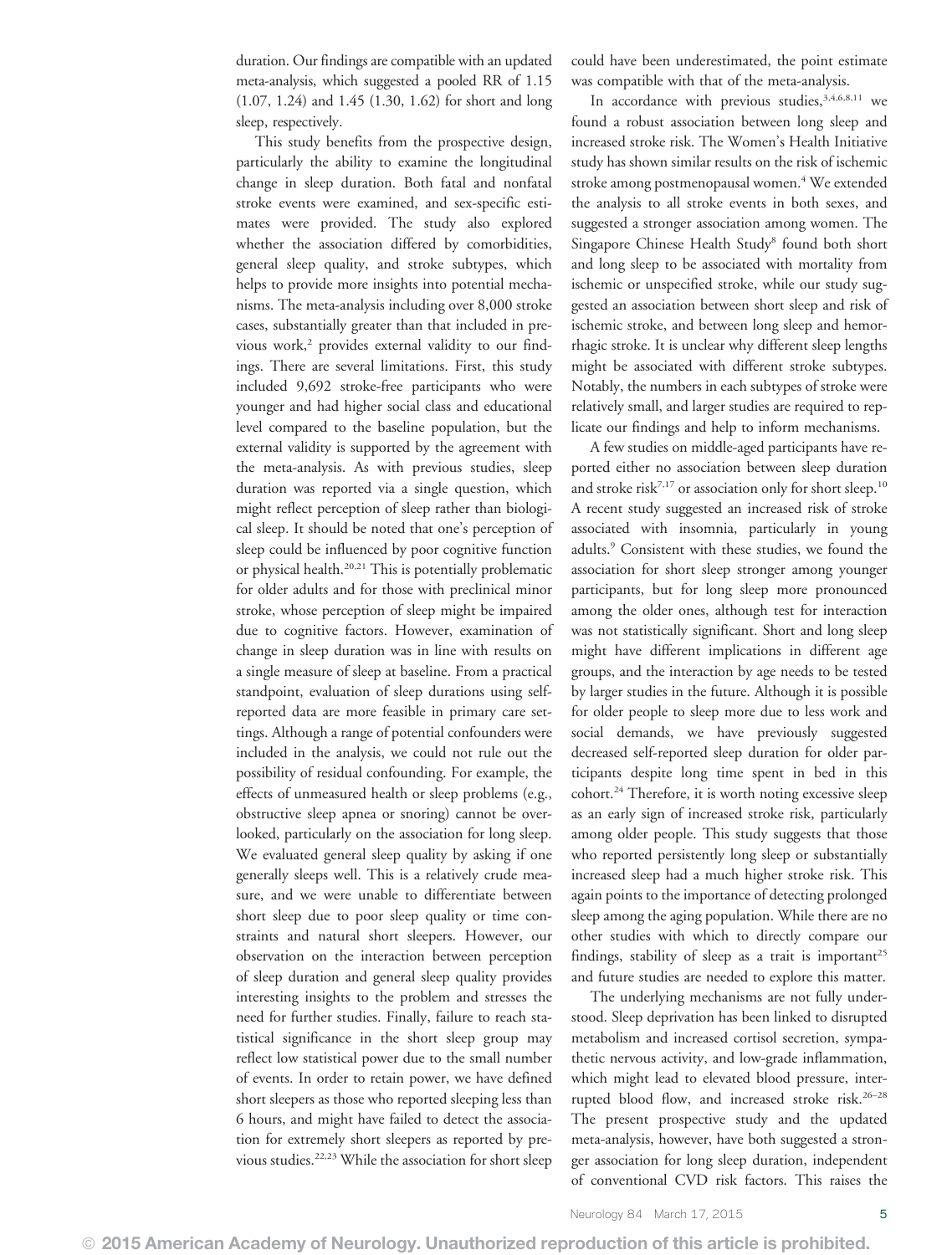| Figure | Forest plot of the risk of stroke associated with sleep duration |  |  |  |
|--------|------------------------------------------------------------------|--|--|--|
|--------|------------------------------------------------------------------|--|--|--|

| A                                                                                               | Log          | <b>Events</b> |       | <b>Participants</b> |        | <b>Risk ratio</b>   | <b>Risk ratio</b>                                                       |
|-------------------------------------------------------------------------------------------------|--------------|---------------|-------|---------------------|--------|---------------------|-------------------------------------------------------------------------|
| <b>Study or subgroup</b>                                                                        | (Risk ratio) | <b>SE</b>     | Total | Total               | Weight | IV, random, 95% CI  | IV, random, 95% CI                                                      |
| Present (men)                                                                                   | 0.077        | 0.186         | 198   | 4444                | 4.2%   | 1.08 [0.75, 1.56]   |                                                                         |
| Present (women)                                                                                 | 0.2231       | 0.1908        | 148   | 5248                | 4.0%   | 1.25 [0.86, 1.82]   |                                                                         |
| Ref. 10                                                                                         | 0.7227       | 0.2843        | 169   | 23620               | 1.8%   | 2.06 [1.18, 3.60]   |                                                                         |
| Ref. 11 (men)                                                                                   | 0.0198       | 0.1637        | 627   | 61936               | 5.4%   | 1.02 [0.74, 1.41]   |                                                                         |
| Ref. 11 (women)                                                                                 | 0.1484       | 0.1409        | 632   | 73749               | 7.3%   | 1.16 [0.88, 1.53]   |                                                                         |
| Ref. 17 (men)                                                                                   | 0.6098       | 1.061         | 30    | 2282                | 0.1%   | 1.84 [0.23, 14.72]  |                                                                         |
| Ref. 18                                                                                         | 0.0488       | 0.1139        | 1165  | 49256               | 11.2%  | 1.05 [0.84, 1.31]   |                                                                         |
| Ref. 19 (men)                                                                                   | 0.0677       | 0.1679        | 1057  | 11373               | 5.1%   | 1.07 [0.77, 1.49]   |                                                                         |
| Ref. 19 (women)                                                                                 | 0.1398       | 0.1424        | 1125  | 11917               | 7.1%   | 1.15 [0.87, 1.52]   |                                                                         |
| Ref. 3                                                                                          | 0            | 0.1893        | 285   | 7844                | 4.0%   | 1.00 [0.69, 1.45]   |                                                                         |
| Ref. 4                                                                                          | 0.131        | 0.0824        | 1166  | 93175               | 21.3%  | $1.14$ [0.97, 1.34] |                                                                         |
| Ref. 5 (men)                                                                                    | 0.2624       | 1.0088        | 34    | 4419                | 0.1%   | 1.30 [0.18, 9.39]   |                                                                         |
| Ref. 5 (women)                                                                                  | 1.16         | 0.6022        | 29    | 6906                | 0.4%   | 3.19 [0.98, 10.38]  |                                                                         |
| Ref. 6 (men)                                                                                    | 0.4383       | 0.3311        | 1038  | 41489               | 1.3%   | 1.55 [0.81, 2.97]   |                                                                         |
| Ref. 6 (women)                                                                                  | 0.0677       | 0.2952        | 926   | 57145               | 1.7%   | 1.07 [0.60, 1.91]   |                                                                         |
| Ref. 7                                                                                          | 0.0488       | 0.1387        | 1685  | 41192               | 7.5%   | 1.05 [0.80, 1.38]   |                                                                         |
| Ref. 8 (men)                                                                                    | 0.1222       | 0.1393        | 693   | 27954               | 7.5%   | 1.13 [0.86, 1.48]   |                                                                         |
| Ref. 8 (women)                                                                                  |              | 0.3148 0.1214 | 688   | 35303               | 9.8%   | 1.37 [1.08, 1.74]   |                                                                         |
| <b>Total (95% CI)</b>                                                                           |              |               | 11695 | 559252              | 100.0% | 1.15 [1.07, 1.24]   |                                                                         |
| Heterogeneity: Tau <sup>2</sup> = 0.00; Chi <sup>2</sup> = 12.91, df = 17 (P = 0.74); $P = 0\%$ |              |               |       |                     |        |                     |                                                                         |
| Test for overall effect: $Z = 3.69$ (P = 0.0002)                                                |              |               |       |                     |        |                     | 0.5<br>$0.1\,0.2$<br>10<br><b>Reduced risk</b><br><b>Increased risk</b> |
|                                                                                                 |              |               |       |                     |        |                     |                                                                         |

| В                                                                                                           | Log          | <b>Events</b> |       | <b>Participants</b> |        | <b>Risk ratio</b>               | <b>Risk ratio</b>                            |
|-------------------------------------------------------------------------------------------------------------|--------------|---------------|-------|---------------------|--------|---------------------------------|----------------------------------------------|
| <b>Study or subgroup</b>                                                                                    | (Risk ratio) | <b>SE</b>     | Total |                     |        | Total Weight IV, random, 95% CI | IV, random, 95% CI                           |
| Present (men)                                                                                               | 0.1906       | 0.2069        | 198   | 4444                | 4.6%   | 1.21 [0.81, 1.82]               |                                              |
| Present (women)                                                                                             | 0.5878       | 0.2375        | 148   | 5248                | 3.9%   | 1.80 [1.13, 2.87]               |                                              |
| Ref. 10                                                                                                     | 0.5008       | 0.2555        | 169   | 23620               | 3.5%   | 1.65 [1.00, 2.72]               |                                              |
| Ref. 11 (men)                                                                                               | 0.3001       | 0.138         | 627   | 61936               | 7.0%   | 1.35 [1.03, 1.77]               |                                              |
| Ref. 11 (women)                                                                                             | 0.3293       | 0.1383        | 632   | 73749               | 6.9%   | 1.39 [1.06, 1.82]               |                                              |
| Ref. 17 (men)                                                                                               | 0.8109       | 0.4619        | 30    | 2282                | 1.4%   | 2.25 [0.91, 5.56]               |                                              |
| Ref. 18                                                                                                     | 0.4121       | 0.1005        | 1165  | 49256               | 8.6%   | 1.51 [1.24, 1.84]               |                                              |
| Ref. 19 (men)                                                                                               | 0.2311       | 0.2192        | 1057  | 11373               | 4.3%   | 1.26 [0.82, 1.94]               |                                              |
| Ref. 19 (women)                                                                                             | 0.3365       | 0.1717        | 1125  | 11917               | 5.7%   | 1.40 [1.00, 1.96]               |                                              |
| Ref. 3                                                                                                      | 0.4121       | 0.1524        | 285   | 7844                | 6.4%   | 1.51 [1.12, 2.04]               |                                              |
| Ref. 4                                                                                                      | 0.5306       | 0.1214        | 1166  | 93175               | 7.7%   | 1.70 [1.34, 2.16]               |                                              |
| Ref. 5 (men)                                                                                                | 0.1823       | 0.457         | 34    | 4419                | 1.4%   | 1.20 [0.49, 2.94]               |                                              |
| Ref. 5 (women)                                                                                              | 0.9203       | 0.5898        | 29    | 6906                | 0.9%   | 2.51 [0.79, 7.97]               |                                              |
| Ref. 6 (men)                                                                                                | 0.5128       | 0.12          | 1038  | 41489               | 7.7%   | 1.67 [1.32, 2.11]               |                                              |
| Ref. 6 (women)                                                                                              | 0.5188       | 0.1387        | 926   | 57145               | 6.9%   | 1.68 [1.28, 2.20]               |                                              |
| Ref. 7                                                                                                      | $-0.1393$    | 0.0966        | 1685  | 41192               | 8.8%   | $0.87$ [0.72, 1.05]             |                                              |
| Ref. 8 (men)                                                                                                | 0.3988       | 0.1277        | 693   | 27954               | 7.4%   | 1.49 [1.16, 1.91]               |                                              |
| Ref. 8 (women)                                                                                              | 0.4824       | 0.1364        | 688   | 35303               | 7.0%   | 1.62 [1.24, 2.12]               |                                              |
| <b>Total (95% CI)</b>                                                                                       |              |               | 11695 | 559252              | 100.0% | 1.45 [1.30, 1.62]               |                                              |
| Heterogeneity: Tau <sup>2</sup> = 0.03; Chi <sup>2</sup> = 37.29, df = 17 (P = 0.003); l <sup>2</sup> = 54% |              |               |       |                     |        |                                 | $0.1\,0.2$<br>0.5<br>10<br>5.                |
| Test for overall effect: $Z = 6.50$ (P < 0.00001)                                                           |              |               |       |                     |        |                                 | <b>Reduced risk</b><br><b>Increased risk</b> |

Association between short (A) and long (B) sleep duration and risk of stroke. Results are presented as pooled relative risk and 95% confidence interval (CI).

question of whether long sleep could be a cause, consequence, or early marker of ill health.<sup>29</sup> One important biological pathway is through inflammation, as long sleep has been associated with an increased level of inflammatory biomarkers.30,31 Interestingly, a number of studies have associated long sleep with cardiovascular conditions including carotid artery atherosclerosis, atrial fibrillation, white matter hyperintensity volume, and left ventricular mass, which might have predisposed one to the risk of stroke.32–<sup>37</sup> These further supported the assumption of long sleep being a risk factor for stroke. Meanwhile, some studies suggested an association for long sleep and stroke only among those with limited physical function<sup>18</sup> or with a history of hypertension.<sup>8</sup> The First National Health and Nutrition Examination Survey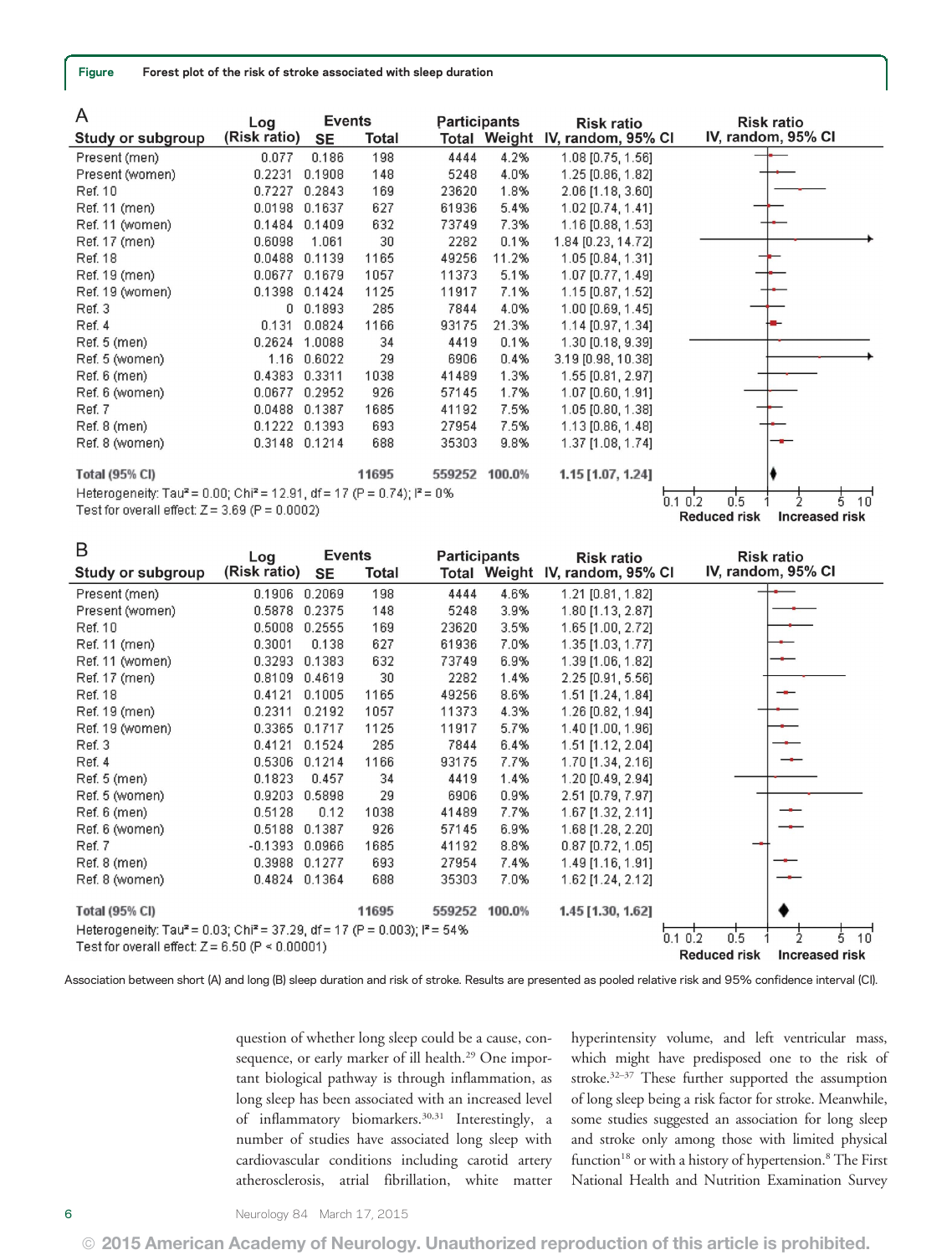(NHANES I) concluded that long sleep might represent underlying sleep-specific disease.<sup>3</sup> Notably, our study remained robust among those without comorbidities or who reported sleeping well, and did not attenuate with increasing length of follow-up, which makes reverse causality an unlikely explanation. Long sleep might be an early sign of system dysregulation and future stroke risk in an apparently healthy, aging population. Further targeted research is needed to examine the additional contribution of habitual sleep duration to existing risk prediction models of stroke. The mechanisms for the health risk associated with long sleep duration should be investigated using experimental designs.<sup>38</sup>

This prospective study and meta-analysis suggested a significant increase in stroke risk among long sleepers and a modest increase among short sleepers. Persistently long sleep or marked increase in sleep duration were associated with subsequent risk of stroke. The underlying mechanism needs further investigation. Prolonged sleep might be a useful marker of increased stroke risk in older people, and should be tested further for its utility in clinical practice.

#### AUTHOR CONTRIBUTIONS

The work presented here was carried out in collaboration among all authors. Drafting/revising the manuscript for content, including medical writing for content: Y.L., F.P.C., N.W.J.W., P.G.S., R.L., C.B., K.-T.K. Study concept or design: Y.L., F.P.C., N.W.J.W., P.G.S., C.B., K.-T.K. Analysis or interpretation of data: Y.L., F.P.C., N.W.J.W., P.G.S., C.B., K.-T.K. Acquisition of data: R.L. Statistical analysis: Y.L., F.P.C. Study supervision or coordination: K.-T.K. Obtaining funding: K.-T.K.

# STUDY FUNDING

The design and conduct of the EPIC-Norfolk study was supported by program grants from the Medical Research Council of the United Kingdom (grants G9502233 and G1000143) and Cancer Research UK (grants SP2024/0204 and C864/A14136). The Article Processing Charge was paid by CRUK and RCUK.

# **DISCLOSURE**

Y. Leng is supported by Cambridge Commonwealth, European & International Trusts. F. Cappuccio leads the Sleep Health & Society Programme at the University of Warwick supported, in part, by the University of Warwick RDF and IAS. It has received funding by the NHS National Workforce Projects and the Economic & Social Research Council (ES/K002910/1). N. Wainwright, P. Surtees, R. Luben, C. Brayne, and K. Khaw report no disclosures. Go to [Neurology.org](http://neurology.org/) for full disclosures.

Received July 25, 2014. Accepted in final form October 27, 2014.

### **REFERENCES**

- 1. Knutson K. Sleep duration and cardiometabolic risk: a review of the epidemiologic evidence. Best Pract Res Clin Endocrinol Metab 2010;24:731–743.
- 2. Cappuccio FP, Cooper D, D'Elia L, Strazzullo P, Miller MA. Sleep duration predicts cardiovascular outcomes: a systematic review and meta-analysis of prospective studies. Eur Heart J 2011;32:1484–1492.
- 3. Qureshi AI, Giles WH, Croft JB, Bliwise DL. Habitual sleep patterns and risk for stroke and coronary heart disease: a 10-year follow-up from NHANES I. Neurology 1997;48:904–911.
- 4. Chen JC, Brunner RL, Ren H, et al. Sleep duration and risk of ischemic stroke in postmenopausal women. Stroke 2008;39:3185–3192.
- 5. Amagai Y, Ishikawa S, Gotoh T, et al. Sleep duration and mortality in Japan: the Jichi Medical School Cohort Study. J Epidemiol 2004;14:124–128.
- 6. Ikehara S, Iso H, Date C, et al. Association of sleep duration with mortality from cardiovascular disease and other causes for Japanese men and women: the JACC study. Sleep 2009;32:295–301.
- 7. Westerlund A, Bellocco R, Sundström J, Adami HO, Åkerstedt T, Trolle Lagerros Y. Sleep characteristics and cardiovascular events in a large Swedish cohort. Eur J Epidemiol 2013;28:463–473.
- 8. Pan A, De Silva DA, Yuan JM, Koh WP. Sleep duration and risk of stroke mortality among Chinese adults: Singapore Chinese Health Study. Stroke 2014;45: 1620–1625.
- 9. Wu MP, Lin HJ, Weng SF, Ho CH, Wang JJ, Hsu YW. Insomnia subtypes and the subsequent risks of stroke: report from a nationally representative cohort. Stroke 2014;45:1349–1354.
- 10. von Ruesten A, Weikert C, Fietze I, Boeing H. Association of sleep duration with chronic diseases in the European Prospective Investigation into Cancer and Nutrition (EPIC)–Potsdam study. PLoS One 2012;7:e30972.
- 11. Kim Y, Wilkens LR, Schembre SM, Henderson BE, Kolonel LN, Goodman MT. Insufficient and excessive amounts of sleep increase the risk of premature death from cardiovascular and other diseases: the Multiethnic Cohort Study. Prev Med 2013;57:377–385.
- 12. Day N, Oakes SA, Luben R, et al. EPIC-Norfolk: study design and characteristics of the cohort. European Prospective Investigation of Cancer. Br J Cancer 1999;80(suppl 1): 95–103.
- 13. Higgins JP, Thompson SG, Deeks JJ, Altman DG. Measuring inconsistency in meta-analyses. BMJ 2003;327: 557–560.
- 14. Egger M, Davey Smith G, Schneider M, Minder C. Bias in meta-analysis detected by a simple, graphical test. BMJ 1997;315:629–634.
- 15. Downs SH, Black N. The feasibility of creating a checklist for the assessment of the methodological quality both of randomised and non-randomised studies of health care interventions. J Epidemiol Community Health 1998;52: 377–384.
- 16. Moher D, Liberati A, Tetzlaff J, Altman DG; RISMA Group. Preferred reporting items for systematic reviews and meta-analyses: the PRISMA statement. BMJ 2009; 339:b2535.
- 17. Hamazaki Y, Morikawa Y, Nakamura K, et al. The effects of sleep duration on the incidence of cardiovascular events among middle-aged male workers in Japan. Scand J Work Environ Health 2011;37:411–417.
- 18. Kakizaki M, Kuriyama S, Nakaya N, et al. Long sleep duration and cause-specific mortality according to physical function and self-rated health: the Ohsaki Cohort Study. J Sleep Res 2013;22:209–216.
- 19. Kronholm E, Laatikainen T, Peltonen M, Sippola R, Partonen T. Self-reported sleep duration, all-cause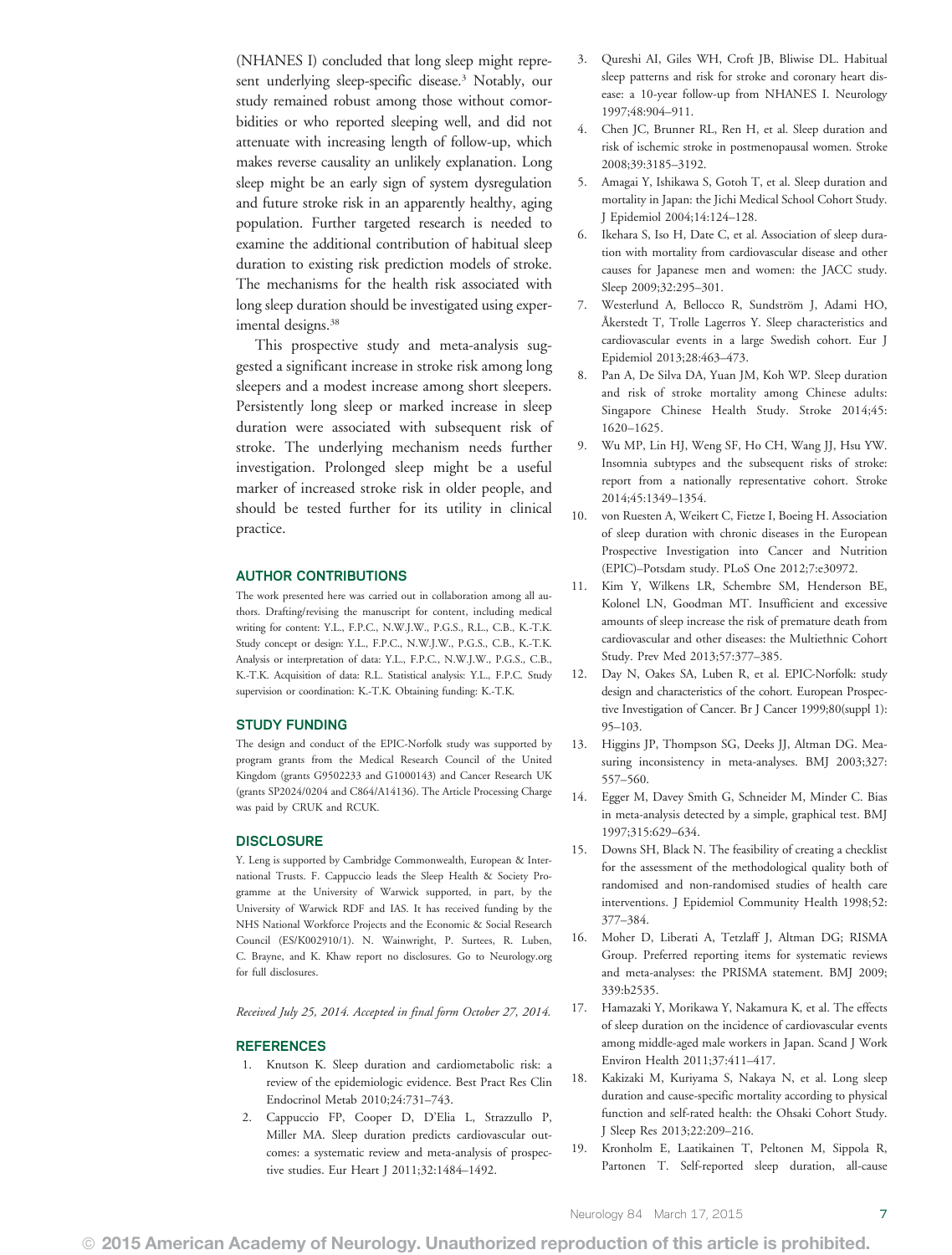mortality, cardiovascular mortality and morbidity in Finland. Sleep Med 2011;12:215–221.

- 20. Van Den Berg JF, Van Rooij FJ, Vos H, et al. Disagreement between subjective and actigraphic measures of sleep duration in a population-based study of elderly persons. J Sleep Res 2008;17:295–302.
- 21. Lauderdale D, Knutson KL, Yan LL, Liu K, Rathouz PJ. Sleep duration: how well do self-reports reflect objective measures? The CARDIA Sleep Study. Epidemiology 2008; 19:838–845.
- 22. Shankar A, Koh WP, Yuan JM, Lee HP, Yu MC. Sleep duration, coronary heart disease mortality among Chinese adults in Singapore: a population-based cohort study. Am J Epidemiol 2008;168:1367–1373.
- 23. Meisinger C, Heier M, Löwel H, Schneider A, Döring A. Sleep duration and sleep complaints and risk of myocardial infarction in middle-aged men and women from the general population: the MONICA/KORA Augsburg cohort study. Sleep 2007;30:1121–1127.
- 24. Leng Y, Wainwright NW, Cappuccio FP, et al. Self-reported sleep patterns in a British population cohort. Sleep Med 2014;15:295–302.
- 25. Grandner MA, Hale L, Moore M, Patel NP. Mortality associated with short sleep duration: the evidence, the possible mechanisms, and the future. Sleep Med Rev 2010; 14:191–203.
- 26. Spiegel K, Leproult R, Van Cauter E. Impact of sleep debt on metabolic and endocrine function. Lancet 1999;354: 1435–1439.
- 27. Meier-Ewert HK, Ridker PM, Rifai N, et al. Effect of sleep loss on C-reactive protein, an inflammatory marker of cardiovascular risk. J Am Coll Cardiol 2004;43:678–683.
- 28. Hademenos GJ, Massoud TF. Biophysical mechanisms of stroke. Stroke 1997;28:2067–2077.
- 29. Cappuccio FP, Miller MA. Sleep and mortality: cause, consequence, or symptom? Sleep Med 2013;14:587–588.
- 30. Patel SR, Zhu X, Storfer-Isser A, et al. Sleep duration and biomarkers of inflammation. Sleep 2009;32:200–204.
- 31. Grandner MA, Buxton OM, Jackson N, Sands-Lincoln M, Pandey A, Jean-Louis G. Extreme sleep durations and increased C-reactive protein: effects of sex and ethnoracial group. Sleep 2013;36:769–779E.
- 32. Abe T, Aoki T, Yata S, Okada M. Sleep duration is significantly associated with carotid artery atherosclerosis incidence in a Japanese population. Atherosclerosis 2011; 217:509–513.
- 33. Ramos AR, Dong C, Rundek T, et al. Sleep duration is associated with white matter hyperintensity volume in older adults: the Northern Manhattan Study. J Sleep Res 2014;23:524–530.
- 34. Ramos AR, Jin Z, Rundek T, et al. Relation between long sleep and left ventricular mass (from a multiethnic elderly cohort). Am J Cardiol 2013;112:599–603.
- 35. Khawaja O, Sarwar A, Albert CM, Gaziano JM, Djoussé L. Sleep duration and risk of atrial fibrillation (from the Physicians' Health Study). Am J Cardiol 2013;111:547–551.
- 36. Wolf PA, Dawber TR, Thomas HE Jr, Kannel WB. Epidemiologic assessment of chronic atrial fibrillation and risk of stroke: the Framingham Study. Neurology 1978;28: 973–977.
- 37. Wolff B, Völzke H, Schwahn C, Robinson D, Kessler C, John U. Relation of self-reported sleep duration with carotid intima-media thickness in a general population sample. Atherosclerosis 2008;196:727–732.
- 38. Youngstedt SD, Jean-Louis G, Bootzin RR, et al. Chronic moderate sleep restriction in older long sleepers and older average duration sleepers: a randomized controlled trial. Contemp Clin Trials 2013;36:175–186.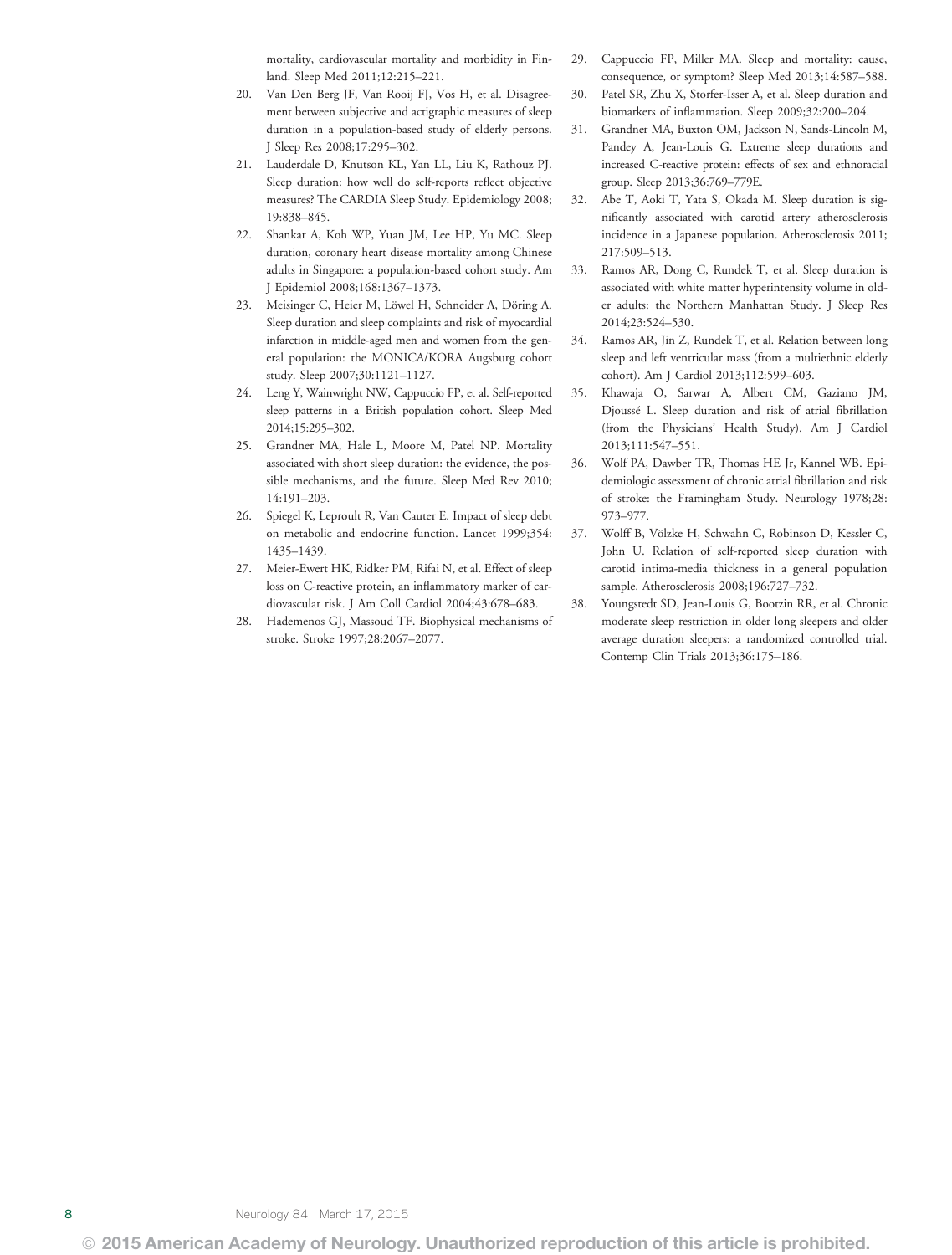

DOI 10.1212/WNL.0000000000001371 *Neurology* published online February 25, 2015 Yue Leng, Francesco P. Cappuccio, Nick W.J. Wainwright, et al. **meta-analysis Sleep duration and risk of fatal and nonfatal stroke: A prospective study and**

**This information is current as of February 25, 2015**

rights reserved. Print ISSN: 0028-3878. Online ISSN: 1526-632X. 1951, it is now a weekly with 48 issues per year. Copyright © 2015 American Academy of Neurology. All *Neurology* ® is the official journal of the American Academy of Neurology. Published continuously since